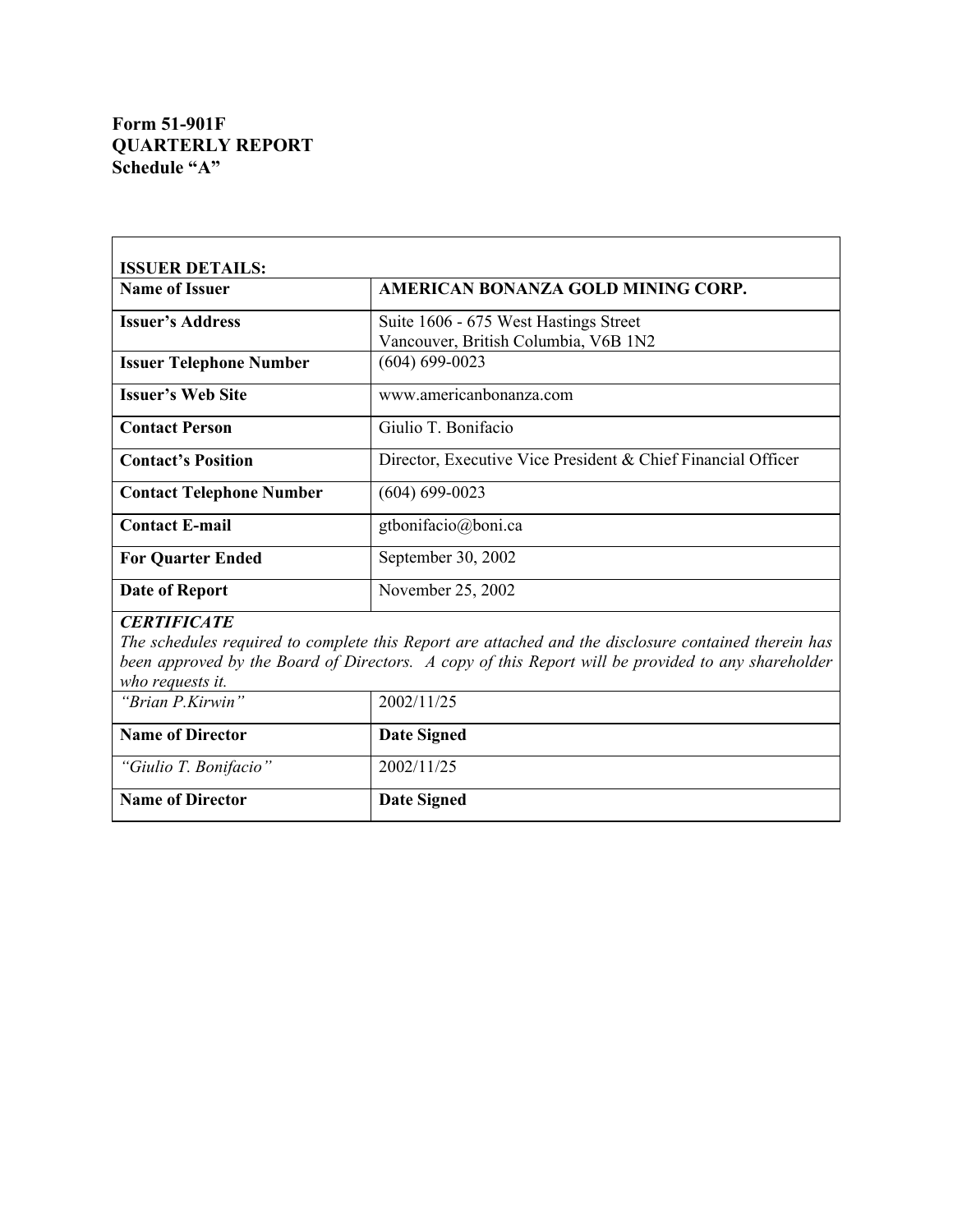Unaudited Consolidated Financial Statements For the Nine Months ended September 30, 2002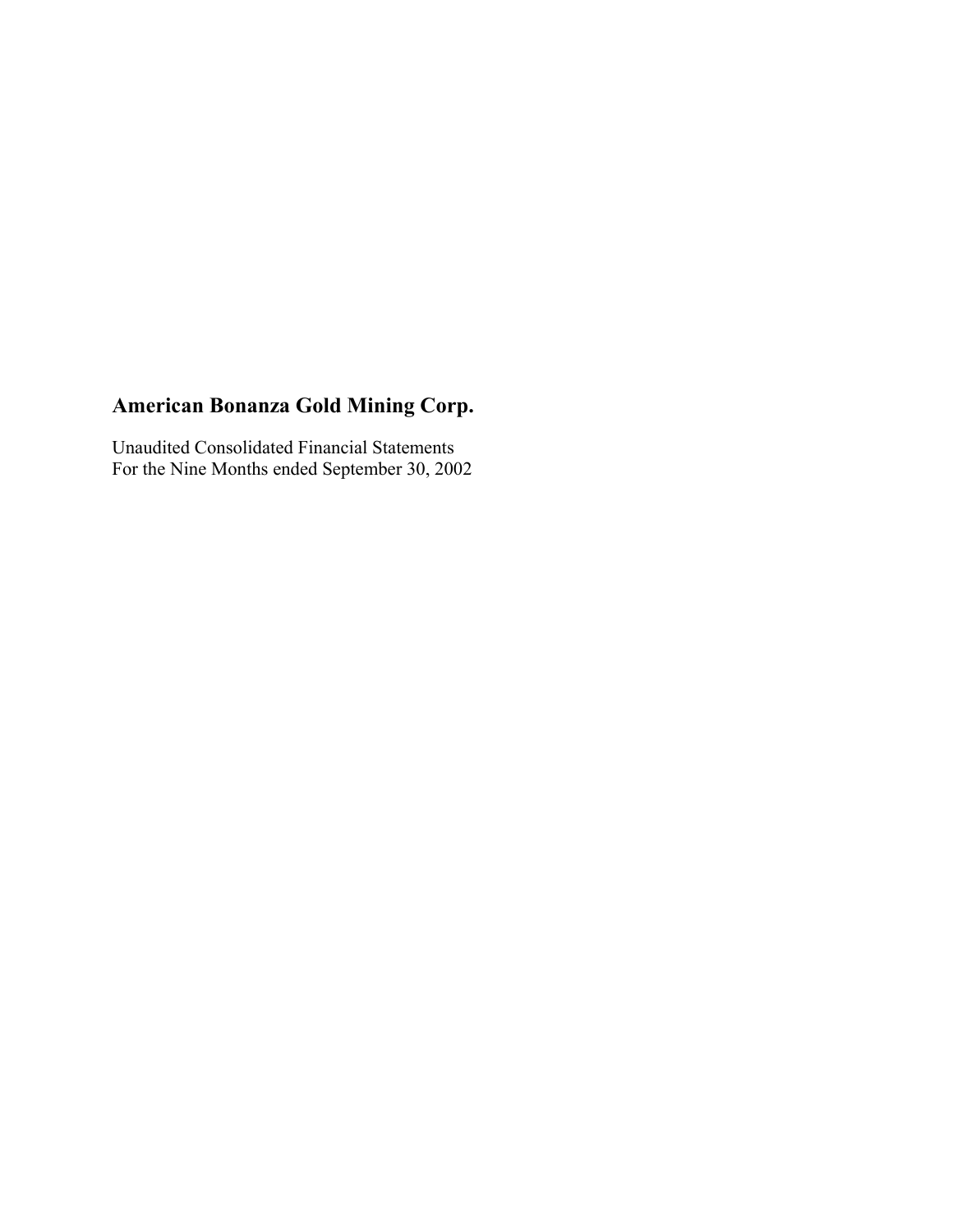| <b>CONSOLIDATED BALANCE SHEETS</b>                                                                                                                      | September 30,                 | <b>December</b>          |
|---------------------------------------------------------------------------------------------------------------------------------------------------------|-------------------------------|--------------------------|
| 31,<br>(Unaudited)                                                                                                                                      | 2002                          | 2001                     |
|                                                                                                                                                         | \$                            | \$                       |
| <b>ASSETS</b>                                                                                                                                           |                               |                          |
| <b>CURRENT ASSETS</b>                                                                                                                                   |                               |                          |
| Cash<br>Accounts receivable                                                                                                                             | 800,230<br>18,474             | 12,968                   |
|                                                                                                                                                         | 818,704                       | 12,968                   |
| <b>COPPERSTONE PROPERTY (Note 3)</b>                                                                                                                    | 6,672,657                     | 4,306,537                |
| MINERAL PROPERTIES (Note 4)                                                                                                                             | 1,852,673                     | 1,790,476                |
| CAPITAL ASSETS, net                                                                                                                                     | 40,920                        | 48,140                   |
|                                                                                                                                                         | 9,384,954                     | 6,158,121                |
| <b>LIABILITIES</b>                                                                                                                                      |                               |                          |
| <b>CURRENT LIABILITIES</b><br>Accounts payable and accrued liabilities<br>Due to related parties (Note 7)<br>Current portion of long-term debt (Note 5) | 748,149<br>514,123<br>852,626 | 781,827<br>453,999       |
|                                                                                                                                                         | 2,114,898                     | 1,235,826                |
| LONG-TERM DEBT (Note 5)                                                                                                                                 | 872,960                       |                          |
| <b>FUTURE INCOME TAXES</b>                                                                                                                              | 328,654                       | 328,654                  |
|                                                                                                                                                         | 3,316,512                     | 1,564,480                |
| <b>SHAREHOLDERS' EQUITY</b>                                                                                                                             |                               |                          |
| Share capital and share purchase warrants (Note 6)                                                                                                      | 19,534,024                    | 17,742,491               |
| Cumulative currency translation adjustment<br>Deficit                                                                                                   | 43,031<br>(13,508,613)        | 43,031<br>(13, 191, 881) |
|                                                                                                                                                         | 6,068,442                     | 4,593,641                |
|                                                                                                                                                         | 9,384,954                     | 6,158,121                |
| NATURE OF OPERATIONS (Note 1)                                                                                                                           |                               |                          |
| <b>SUBSEQUENT EVENT (Note 6)</b>                                                                                                                        |                               |                          |

### **APPROVED ON BEHALF OF THE BOARD,**

Signed: Brian P. Kirwin **Director** 

### Signed: Ian W. Telfer

Director

The accompanying notes are an integral part of these consolidated financial statements. 1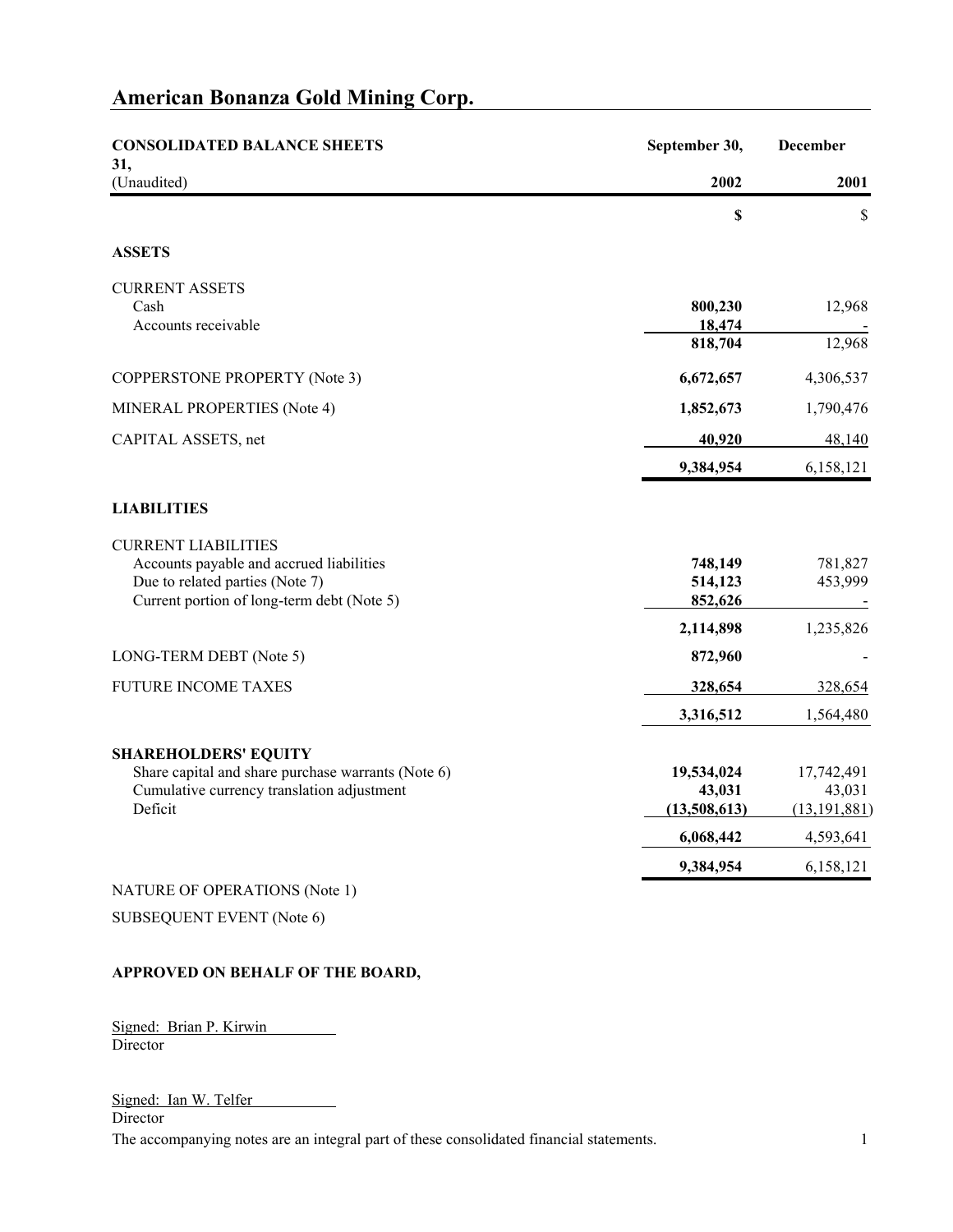# **CONSOLIDATED STATEMENTS OF OPERATIONS AND DEFICIT**

| For the nine months ended September 30,  |                |                |
|------------------------------------------|----------------|----------------|
| (Unaudited)                              | 2002           | 2001           |
|                                          | \$             | \$             |
|                                          |                |                |
| <b>REVENUE</b>                           |                |                |
| Consulting income and other              | 8,822          | 104,583        |
| <b>EXPENSES</b>                          |                |                |
| General and administrative (Note 8)      | 136,304        | 121,459        |
| Business development                     | 45,435         |                |
| Exploration                              | 114,367        |                |
| Amortization                             | 7,220          |                |
| Translation and foreign exchange loss    | 22,228         |                |
| Write-off of mineral properties          |                | 875,634        |
|                                          | 325,554        | 997,093        |
| <b>NET LOSS</b>                          | (316, 732)     | (892, 510)     |
| DEFICIT, beginning of period             | (13, 191, 881) | (12, 108, 259) |
| DEFICIT, end of period                   | (13,508,613)   | (13,000,769)   |
| <b>LOSS PER COMMON SHARE</b>             |                |                |
| Basic and diluted                        | (0.00)         | (0.01)         |
| <b>WEIGHTED AVERAGE NUMBER OF SHARES</b> | 71,369,048     | 64,735,129     |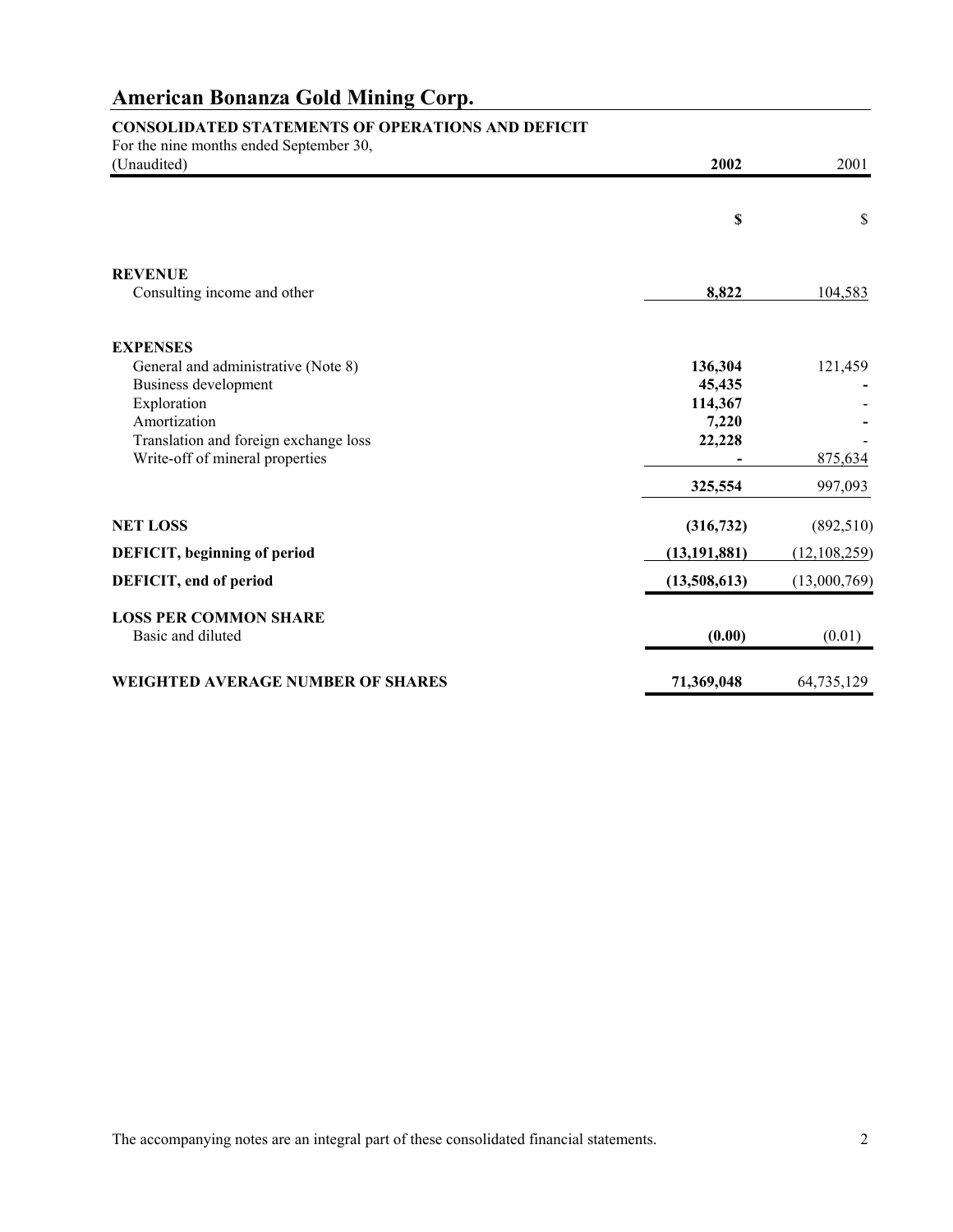## **CONSOLIDATED STATEMENTS OF CASH FLOWS**

For the nine months ended September 30,

| (Unaudited)                                | 2002        | 2001       |
|--------------------------------------------|-------------|------------|
|                                            | $\mathbb S$ | \$         |
| <b>OPERATING ACTIVITIES</b><br>Net loss    | (316, 732)  | (892, 510) |
| Items not affecting cash                   |             |            |
| Amortization                               | 7,220       |            |
| Write-off of mineral properties            |             | 875,634    |
|                                            | (309, 512)  | (16, 876)  |
| Changes in non-cash operating accounts     |             |            |
| Accounts receivable                        | (18, 474)   | (2,663)    |
| Prepaids                                   |             | 12,485     |
| Accounts payable                           | (33,679)    | 48,465     |
|                                            | (361, 665)  | 41,411     |
| <b>INVESTING ACTIVITIES</b>                |             |            |
| Copperstone property                       | (2,366,120) | (241,719)  |
| Mineral properties                         | (62, 196)   | (48, 884)  |
|                                            | (2,428,316) | (290, 603) |
| <b>FINANCING ACTIVITIES</b>                |             |            |
| Issue of common shares, net of issue costs | 1,791,533   |            |
| Long-term debt                             | 1,745,920   |            |
| Repayment of long-term debt                | (20, 334)   |            |
| Due to related parties                     | 60,124      | 196,740    |
|                                            | 3,577,243   | 196,740    |
| <b>INCREASE (DECREASE) IN CASH</b>         | 787,262     | (52, 452)  |
| CASH, beginning of period                  | 12,968      | 62,840     |
| CASH, end of period                        | 800,230     | 10,388     |
| Cash flows include the following elements: |             |            |
| Interest paid                              | 66,045      |            |
| Income taxes paid                          |             |            |

The accompanying notes are an integral part of these consolidated financial statements. 3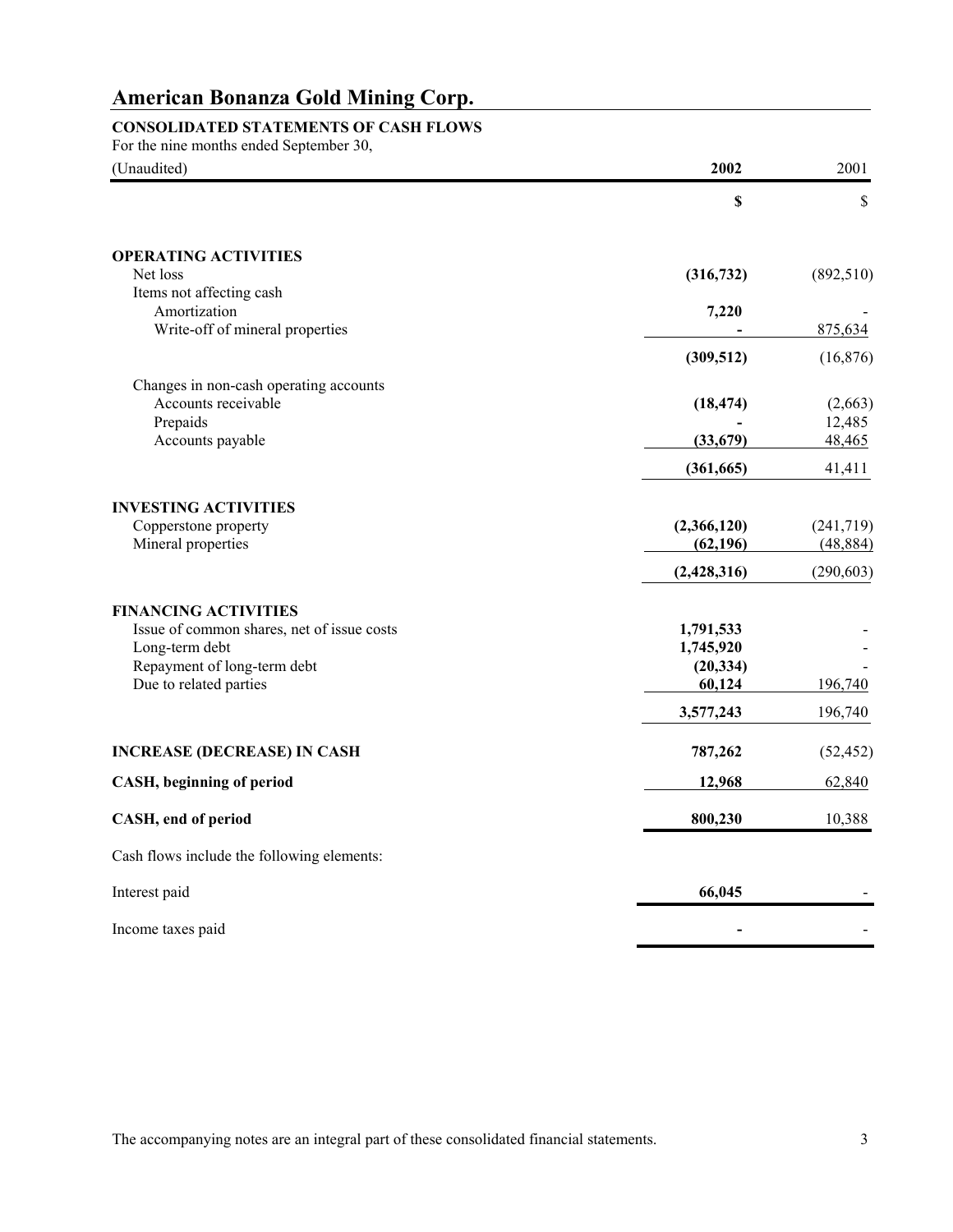**NOTES TO CONSOLIDATED FINANCIAL STATEMENTS** September 30, 2002 and 2001

(Unaudited)

### **1. NATURE OF OPERATIONS AND GOING CONCERN**

These financial statements have been prepared on the basis of accounting principles applicable to a "going concern", which assume that American Bonanza Gold Mining Corp. will continue in operation and be able to realize its assets and discharge its liabilities in the normal course of operations.

The Corporation has a working capital deficiency as at September 30, 2002, does not have a recurring revenue source and is dependent on raising additional capital to fund its operations and continue the exploration and development of its mineral properties, principally the Copperstone project (Note 3). The Corporation continues to pursue various financing alternatives in order to raise the additional capital necessary for ongoing general working capital, exploration and development purposes.

If the Corporation were unable to continue as a "going concern", then substantial adjustments would be necessary to the carrying values of assets, the reported amounts of it liabilities, the reported revenues and expenses, and the balance sheet classifications used.

On October 18, 2002 (Note 6) the Corporation completed a private placement and shares for debt settlement providing a total of \$1,925,000 of additional funding and resulting in a positive working capital position.

### **2. BASIS OF PRESENTATION**

These financial statements have been prepared in accordance with Canadian generally accepted accounting principles for interim financial reporting, and the accounting policies used are consistent with the most recent published annual financial statements. While these financial statements reflect all normal recurring adjustments which are, in the opinion of management, necessary for fair presentation of the results of the interim period, they do not include all of the information and notes required by Canadian generally accepted accounting principles for complete financial statements. For further information, refer to the financial statements and notes thereto included in the Corporation's Annual Report for the year ended December 31, 2001.

### **3. COPPERSTONE PROPERTY**

The Corporation is currently engaged in exploring and developing the Copperstone gold property in La Paz County, Arizona, U.S.A. as follows:

|                     | September 30,<br>2002 | December 31, |
|---------------------|-----------------------|--------------|
|                     | (Unaudited)<br>S      | 2001<br>\$   |
| Copperstone Project | 4,259,287             | 2,482,067    |
| Copperstone D-Zone  | 2,413,370             | 1,824,470    |
|                     | 6,672,657             | 4,306,537    |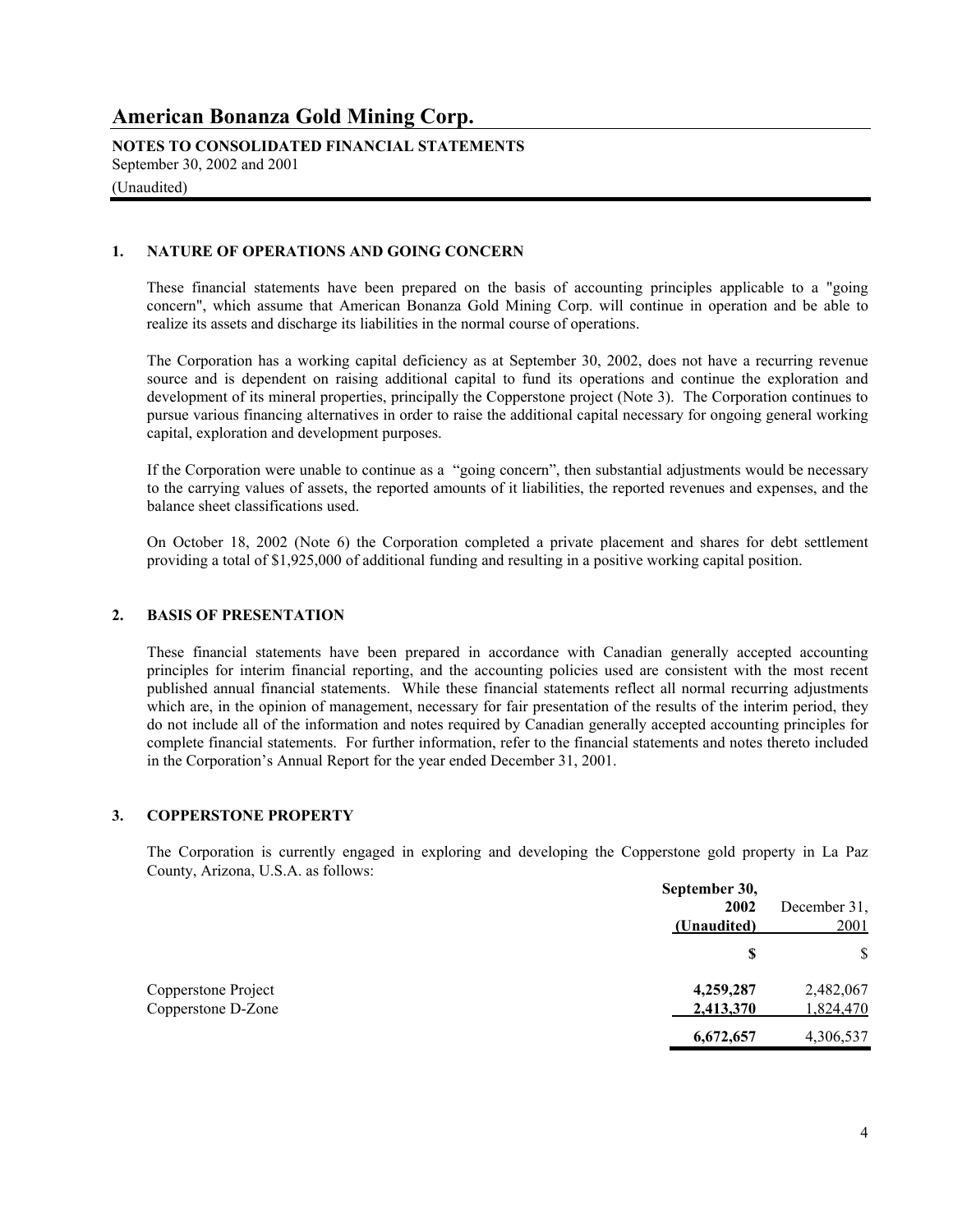# **NOTES TO CONSOLIDATED FINANCIAL STATEMENTS**

September 30, 2002 and 2001

(Unaudited)

### **3. COPPERSTONE PROPERTY** (Continued)

### **Copperstone Project**

| Balance, December 31, 1997                        |           |
|---------------------------------------------------|-----------|
| Option payment                                    | 783,250   |
| Exploration and property maintenance expenditures | 575,260   |
| Balance, December 31, 1998                        | 1,358,510 |
| Exploration and property maintenance expenditures | 377,396   |
| Balance, December 31, 1999                        | 1,735,906 |
| Exploration and property maintenance expenditures | 576,120   |
| Balance, December 31, 2000                        | 2,312,026 |
| Exploration and property maintenance expenditures | 170,041   |
| Balance, December 31, 2001                        | 2,482,067 |
| Acquisition                                       | 1,613,382 |
| Exploration and property maintenance expenditures | 163,838   |
| Balance, September 30, 2002 (Unaudited)           | 4,259,287 |

In August 1998, the Corporation entered into an agreement (the "Arctic Joint Venture") with Arctic Precious Metals Inc. ("APMI"), a subsidiary of Royal Oak Mines Inc., to explore and develop the Copperstone gold property. Pursuant to the Arctic Joint Venture, the Corporation acquired a 25 percent interest in the Copperstone Project for a cash payment of US\$500,000 with an option to increase its interest in the property to 80 percent by incurring US\$4,000,000 of exploration expenditures and other payments. Additionally the Corporation has agreed to make a US\$30,000 annual advance royalty payment to the property owner.

 In November 1999, the Corporation entered into a purchase and sale agreement with APMI whereby the Corporation agreed to purchase for US\$1,000,000 all of APMI's rights, title and interest in the Copperstone Project owned by APMI who was undergoing U.S. Bankruptcy Code Chapter 11 financial restructuring.

In March 2002, the Corporation acquired a further 75% interest in the Copperstone mining property from APMI, a subsidiary of Royal Oak Mines, in a transaction which was subject to a lengthy US Bankruptcy Court process. APMI has assigned its lease on the Copperstone property to the Corporation so as to bring the Corporation's interest in the Copperstone mining property from 25% to 100%, subject only to the existing lease and royalty arrangements. This acquisition was funded by a loan of US\$1,100,000 from Trilon Financial Corporation, now called Brascan Financial Corporation ("Brascan") (Note 5).

### **Copperstone D-Zone**

| Balance, September 30, 2002 (Unaudited) | 2,413,370 |
|-----------------------------------------|-----------|
| <b>Exploration</b> expenditures         | .264,488  |
| Acquisition                             | 541,788   |
| Advance royalty payment                 | 199.712   |
| Initial advance                         | 407,382   |
|                                         |           |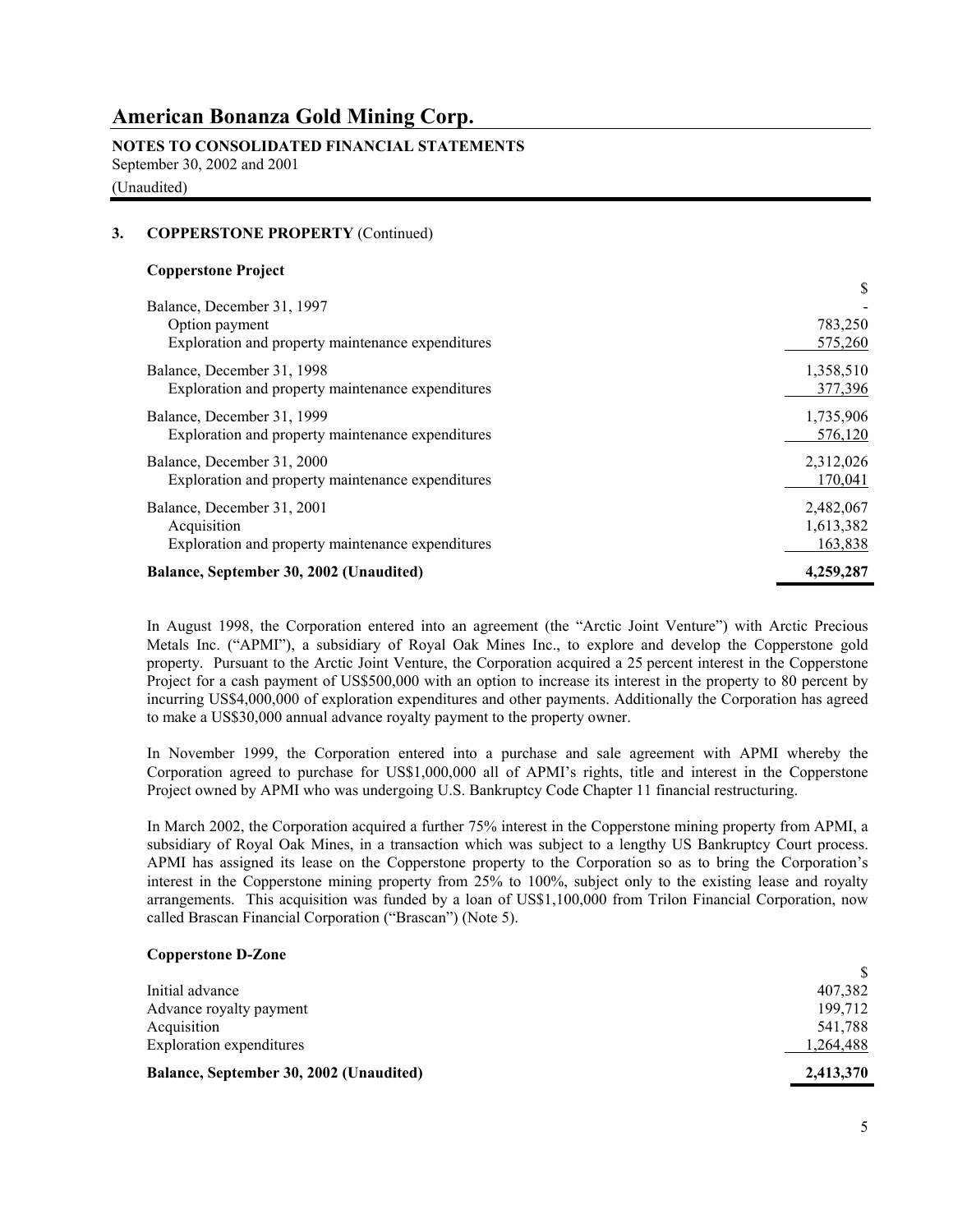**NOTES TO CONSOLIDATED FINANCIAL STATEMENTS** September 30, 2002 and 2001

## (Unaudited)

### **3. COPPERSTONE PROPERTY** (Continued)

On June 18, 2000, the Corporation entered into a Letter Agreement with Centennial Development Corporation ("CDC"), the principal of which was previously a director of the Corporation, to form the Copperstone D-Zone Joint Venture ("D-Zone Joint Venture"). The D-Zone Joint Venture was formed for purposes of underground exploration and extraction of mineralized materials from the D-Zone of up to 50,000 tons of mineralized material, affecting approximately 5 percent of the resource ounces at the Copperstone Project.

Pursuant to the D-Zone Joint Venture, as amended, CDC was to acquire a 50 percent interest in the D-Zone of up to 50,000 tons of mineralized materials (subsequently reduced to 40 per cent) on the basis of funding mobilization, set up and initial drifting on the D-Zone. The Corporation had an option to increase its initial interest of 50 percent to 55 percent interest on D-Zone Joint Venture for a cash payment of US\$100,000 with a further option to increase its interest in the D-Zone Joint Venture as follows:

- (a) additional 5 percent interest if the Corporation provides all funding necessary to complete Phase One as documented in the agreement; and
- (b) further 15 percent interest for a cash payment of US\$500,000.

During 2001, Phase One was completed and the Corporation earned the additional 5 percent interest in the D-Zone Joint Venture for a total interest of 60% with the remaining interest held by CDC.

On February 14, 2002 the Corporation entered into an agreement with CDC whereby the Corporation would acquire the 40 percent interest of the D-Zone Joint Venture not already owned for the following consideration:

- (a) assumption of a total of US\$325,000 of Copperstone related liabilities. These liabilities were previously recorded by the Corporation as at December 31, 2000;
- (b) assumption of an estimated CDC payroll tax liability of up to US\$180,000 that may arise. If these liabilities exceed the estimated amount, then additional amounts will be paid equally by CDC and the Corporation;
- (c) US\$345,000 payable to CDC and or its principal on or before July 31, 2002;
- (d) A net smelter royalty of three percent from the first 50,000 tons of mineralized material extracted from the D-Zone, subsequent to repayment of the Brascan Loan (Note 5); and,
- (e) US\$70,000 from initial proceeds from extraction of mineralized materials from the D-Zone, following preferential repayment of the Brascan loan.

During the period the Corporation paid US\$345,000 on July 26, 2002 to CDC in accordance with the above agreement.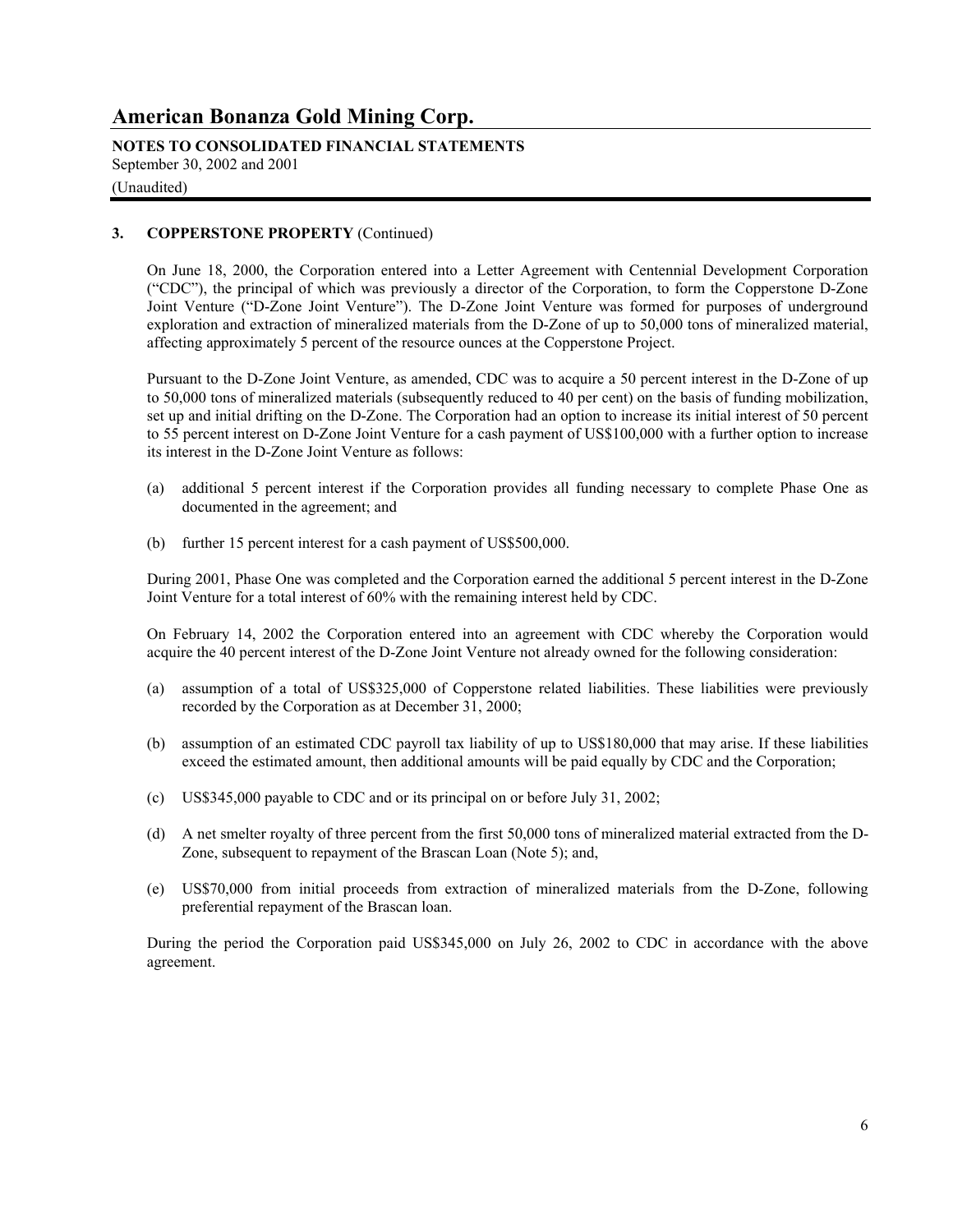**NOTES TO CONSOLIDATED FINANCIAL STATEMENTS** September 30, 2002 and 2001

(Unaudited)

#### **4. MINERAL PROPERTIES**

Other mineral properties consist of the following:

|          | September 30, |              |
|----------|---------------|--------------|
|          | 2002          | December 31, |
|          | (Unaudited)   | 2000         |
|          | S             | \$           |
| Pamilco  | 1,464,531     | 1,414,486    |
| Gold Bar | 388,142       | 375,990      |
|          | 1,852,673     | 1,790,476    |

 Through the acquisition of Bonanza Gold Inc. and its wholly-owned subsidiary, Bonanza Explorations Inc., in 2000 the Corporation owned, or controlled by option, a number of exploration projects in the State of Nevada, U.S.A. The primary projects consisted of Pamlico, Golden Arrow, Gilbert, Gold Bar and Snowstorm properties.

 During 2001 the Corporation returned the Golden Arrow project to the property vendor and released the Snowstorm, Gilbert and other mineral claims recognizing a write-down of \$893,558 during 2001.

 The Pamlico and Gold Bar projects currently comprise 133 patented and unpatented claims covering approximately 10 square kilometers which are prospective for gold. An annual cash filing of US\$105 per unpatented claim is required to be paid to the Bureau of Land Management and the local counties. Annual taxes on patented claims are payable to the local authorities. All required payments were made with respect to the Pamilco and Gold Bar projects during 2001; therefore, the remaining claims held are in good standing to August 2002.

### **Pamlico**

 The Pamlico property is located in Mineral County, 15 kilometres from Hawthorne, Nevada. Pamlico was subject to a cash payment of US\$25,000 due November 2001which has been deferred and paid on July 12, 2002. In 2002, the November payment increases to US\$150,000 and in 2003, to US\$675,000. The property is subject to a 1 percent net profits interest royalty after the final cash payment. Pamlico has no associated work commitments.

## **Gold Bar**

 The Gold Bar properties are located in Eureka County, 50 kilometres northwest of Eureka, Nevada. Gold Bar is subject to a 2 percent net smelter royalty capped at US\$1,000,000 on future production.

 On September 27, 2002 the Corporation entered into an Option Agreement with American Nevada Gold Corp. ("American Nevada"). Under the terms of the Option Agreement, American Nevada will be granted an option to earn a 50% interest in both the Pamlico and Gold Bar properties (the "Properties") for the following consideration:

- (a) Cash consideration totaling \$107,500 due prior to November 11, 2002; and,
- (b) Issuance of 800,000 common shares of American Nevada and fund exploration expenditure totaling \$3,600,000 over a three-year period.

The Corporation has retained a back-in right to increase its interest in the Properties from 50% to 70% at any time within sixty days of the third anniversary date of the Option Agreement by reimbursing American Nevada for 200% of its cumulative exploration expenditures or \$7,200,000.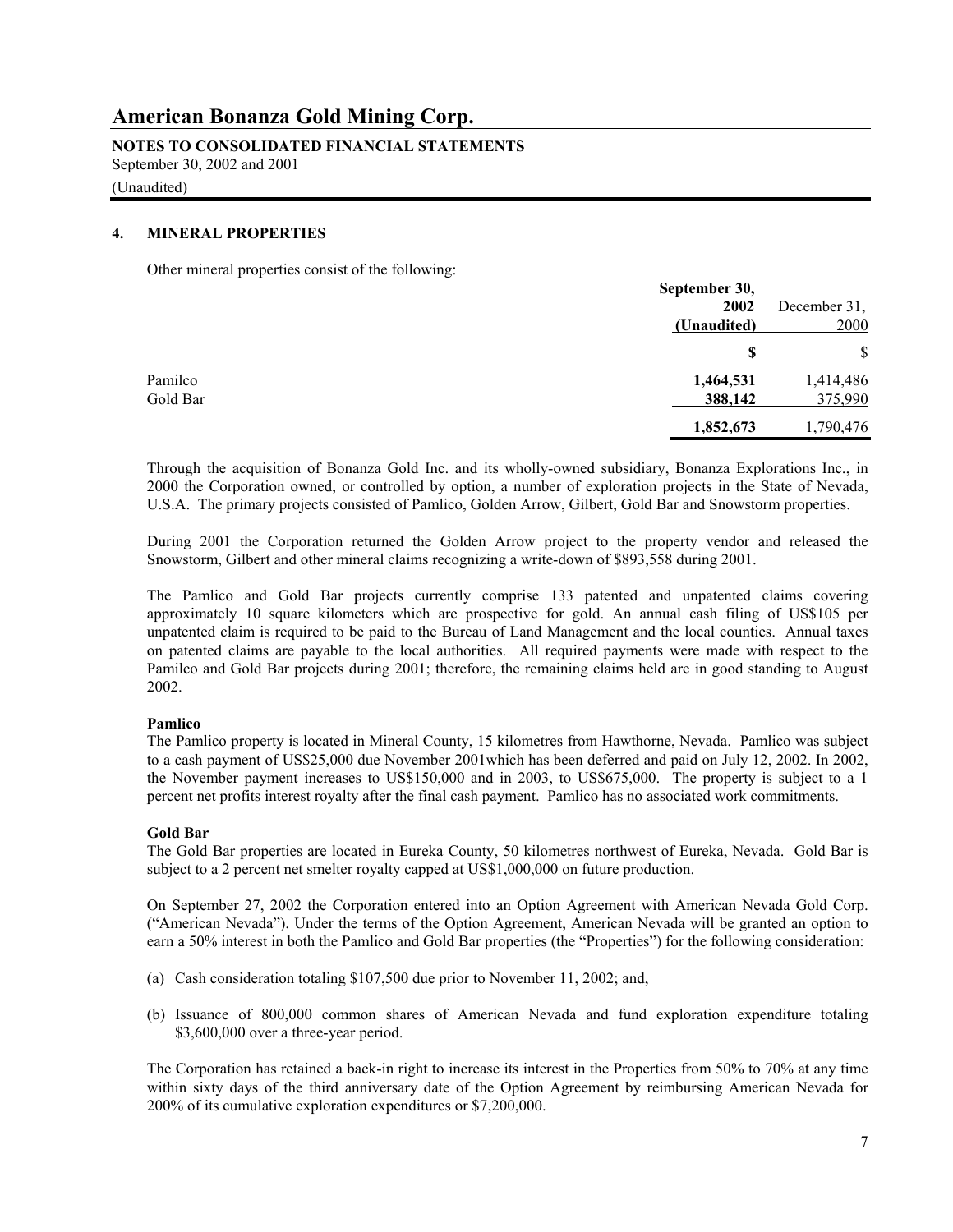**NOTES TO CONSOLIDATED FINANCIAL STATEMENTS** September 30, 2002 and 2001

### (Unaudited)

### **5. LONG-TERM DEBT**

In connection with the acquisition of the remaining 75% interest in the Copperstone mining property subject only to the existing lease and royalty arrangements, the Corporation received a loan of US\$1,100,000 from Brascan Financial Corporation ("Brascan"), fully secured against the assets of the Corporation (the "Brascan Loan") with interest accruing at the base rate for the Canadian Imperial Bank of Commerce for US dollar loans made by the Bank of Canada, and to be paid monthly.

Under the terms of the agreement with Brascan, the Brascan Loan is repayable in two equal installments of US\$550,000 on March 4, 2003 and March 4, 2004, and in addition the Corporation has agreed to cause all proceeds, net of reasonable commissions and legal and other expenses related to such transaction, of any issuance of securities of the Corporation in excess of the aggregate sum of US\$1,000,000 received by the Corporation at any time during which the loan is outstanding, to be immediately paid to Brascan in accordance with the following formula:

- (a) 10% of cumulative proceeds greater than US\$1,000,000 but less than US\$2,000,000;
- (b) 20% of cumulative proceeds equal to or greater than US\$2,000,000 but less than US\$4,000,000; and
- (c) 30% of cumulative proceeds equal to or greater than US\$4,000,000 but less than US\$6,000,000.

Furthermore, the Corporation has agreed to cause all proceeds (less direct mining and operating expenses and other direct costs of sale) of any sale or other disposition of gold or gold-bearing ores or concentrates from the Corporation's interest in the Copperstone Property, including all such sales and dispositions in the ordinary course of the Corporation's business, at any time during which any of the Brascan Loan remains outstanding, to be immediately paid to Brascan on account of such outstanding amounts.

As a result of the Corporation's public offering completed on June 10, 2002(note 6) the Corporation paid Brascan US\$12,800 on July 2, 2002 as a partial principal repayment of the loan outstanding.

The Corporation has also granted Brascan a non-transferable warrant to purchase up to 1,500,000 common shares of the Corporation at \$0.13 per share until March 4, 2004, with an option to extend the warrant for three additional one-year terms (Note 6).

 The equity component of this facility pertaining to the warrant issue has not been recorded for accounting purposes as the deemed value is not considered significant.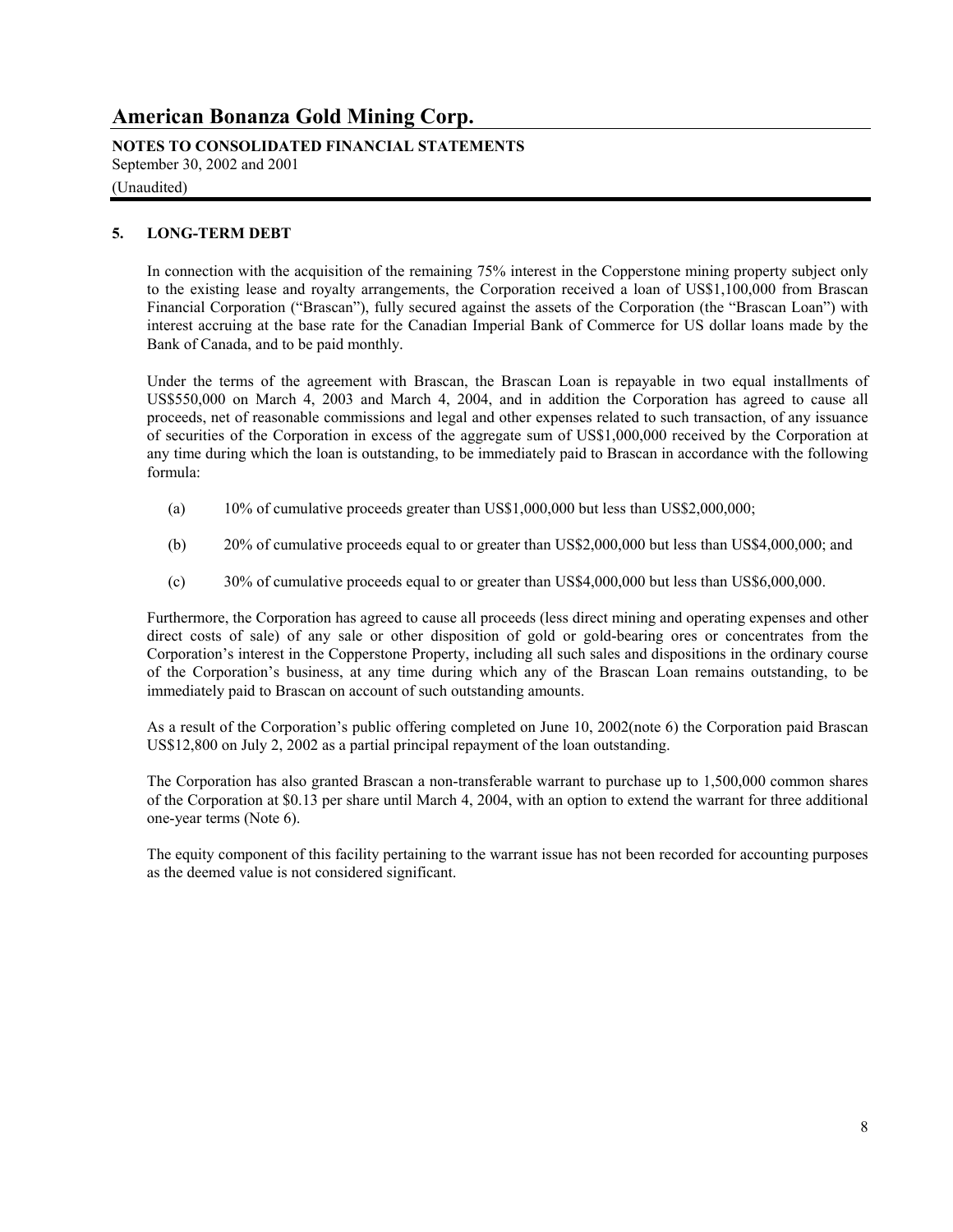#### **NOTES TO CONSOLIDATED FINANCIAL STATEMENTS** September 30, 2002 and 2001

## (Unaudited)

#### **6. SHARE CAPITAL**

#### **Authorized**

The authorized share capital of the Corporation consists of 400,000,000 (2000 - 400,000,000) Class "A" common voting shares without par value, and 100,000,000 Class "B" preferred shares without par value, issuable in series.

| <b>Issued – Class A Common</b>                 | Number of<br>Common<br><b>Shares</b> | Amount     |
|------------------------------------------------|--------------------------------------|------------|
|                                                |                                      | S          |
| Balance, December 31, 1999                     | 29,840,129                           | 13,390,066 |
| Issued on the acquisition of Bonanza Gold Inc. | 20,000,000                           | 2,200,000  |
| Issued on private placement                    | 14,610,000                           | 2,113,950  |
| Issued on exercise of share options            | 285,000                              | 38,475     |
| Balance, December 31, 2000 and 2001            | 64,735,129                           | 17,742,491 |
| Issued on public offering                      | 15,784,600                           | 1,747,683  |
| Issued on exercise of share options            | 310,000                              | 40,850     |
| Issued on exercise of share purchase warrants  | 20,000                               | 3,000      |
| Balance, September 30, 2002 (unaudited)        | 80,849,729                           | 19,534,024 |

On June 10, 2002 the Corporation completed a public offering of 15,384,600 units at a price of \$0.13 per unit. Each unit is comprised of one Common Share and one transferable Common Share Purchase Warrant ("Warrant"). Each Warrant entitles the holder to acquire one additional Common Share for a period of two years at a price of \$0.15 in the first year and \$0.17 in the second year. The Warrants were listed for trading on The TSX Venture Exchange on June 11, 2002.

Canaccord Capital Corporation ("Canaccord") as agent for this offering was paid an agent fee of 8.5% on the aggregate gross proceeds, agent warrants totaling 2,307,690 representing 15% of the number of units sold and a corporate finance fee payable through the issuance of 400,000 units.

On October 17, 2002 the Corporation completed shares for debt settlement agreements for indebtness totaling \$400,000 by the issuance of 2,000,000 Common Shares at a deemed price of \$0.20 per Common Share. All these securities are subject to Exchange and Securities Act hold periods expiring February 17, 2003.

On October 18, 2002 the Corporation completed a private placement of 10,166,665 units at a price of \$0.15 per unit. Each unit is comprised of one Common Share and one non-transferable Common Share Purchase Warrant ("Warrant"). Each Warrant entitles the holder to acquire one additional Common Share for a period of two years at a price of \$0.17.

Canaccord as agent for this offering was paid an agent fee of 7% on the aggregate gross proceeds of the brokered portion sold by Canaccord, agent warrants totaling 766,666 representing 10% of the number of units sold by Canaccord and a corporate finance fee payable through the issuance of 250,000 units.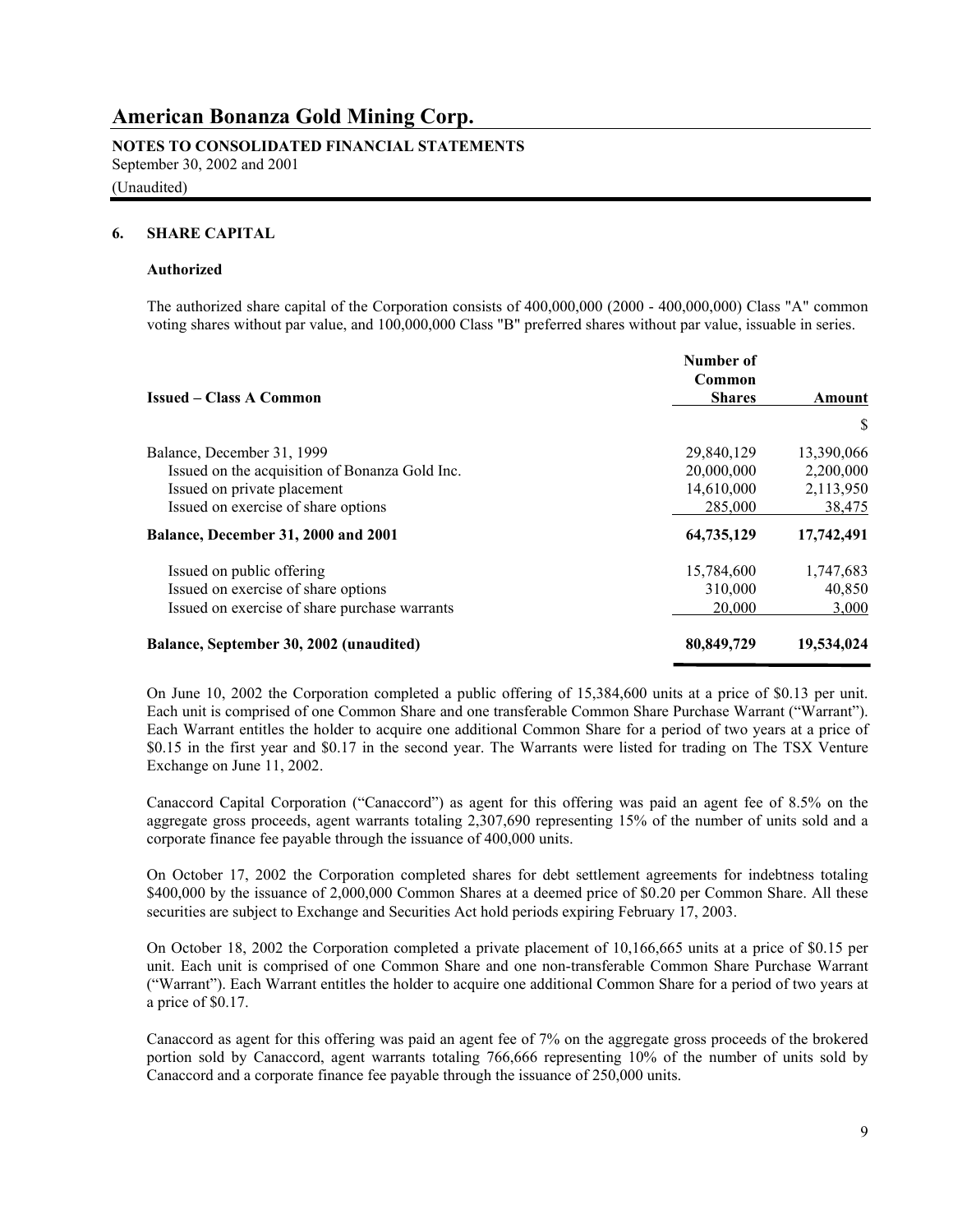## **NOTES TO CONSOLIDATED FINANCIAL STATEMENTS**

September 30, 2002 and 2001

#### (Unaudited)

### **6. SHARE CAPITAL (Continued)**

All these securities issued pursuant to the Private Placement are subject to Exchange and Securities Act hold periods expiring February 18, 2003.

#### **Options**

 As at September 30, 2002, there are 5,110,000 share options granted and outstanding to directors and employees, exercisable between \$0.10 and \$0.20 per share at varying times up until March 4, 2007. The weighted average exercise price of these options at September 30, 2002 is \$0.15 per share.

#### **Shares held in escrow**

 At September 30, 2002, 9,000,000 Common Shares of the 20,000,000 Common Shares of the Corporation issued to acquire Bonanza Gold Inc. remain in escrow and are subject to further release for a period of up to 36 months from the date of TSX Venture Exchange approval received on December 21, 2000.

#### **Warrants**

 The Corporation has granted share purchase warrants to acquire an aggregate of 19,572,290 Common Shares as follows:

| <b>Number</b><br>of warrants | <b>Exercise price</b>     | <b>Expiry date</b>             |
|------------------------------|---------------------------|--------------------------------|
| 18,072,290                   | $$0.15 \text{ to } $0.17$ | June 10, 2003 to June 10, 2004 |
| 1,500,000                    | \$ 0.13                   | March 4, $2004(1)$             |
|                              |                           |                                |

|  | 19,572,290 |  |
|--|------------|--|
|  |            |  |

(1) Brascan has an option (the "Option") to extend the term of its warrant or any unexercised portion thereof for three additional one year terms beyond the original two year Expiry Date of its warrant, which Option may be exercised by Brascan by giving notice in writing to the Corporation to that effect at any time during the 30 day period (the "Option Period") commencing prior to the then current Expiry Date of its warrant. If Brascan exercises the Option, the Corporation is required to deliver to Brascan a new warrant certificate, against surrender to the Corporation of the old warrant certificate, and obtain all necessary stock exchange approval relating to the new warrant. The new Brascan warrant shall be on that same terms and conditions as the current Brascan warrant; provided that (a) as required by the Exchange, the exercise price of the new warrant will be the weighted average of the closing price of the Corporation's Common Shares during the 10 day period commencing on the date that is no more than 30 days prior to the expiry date of the then current Brascan warrant, and (b) the term of the new Brascan warrant shall be one year subject to the renewal Option.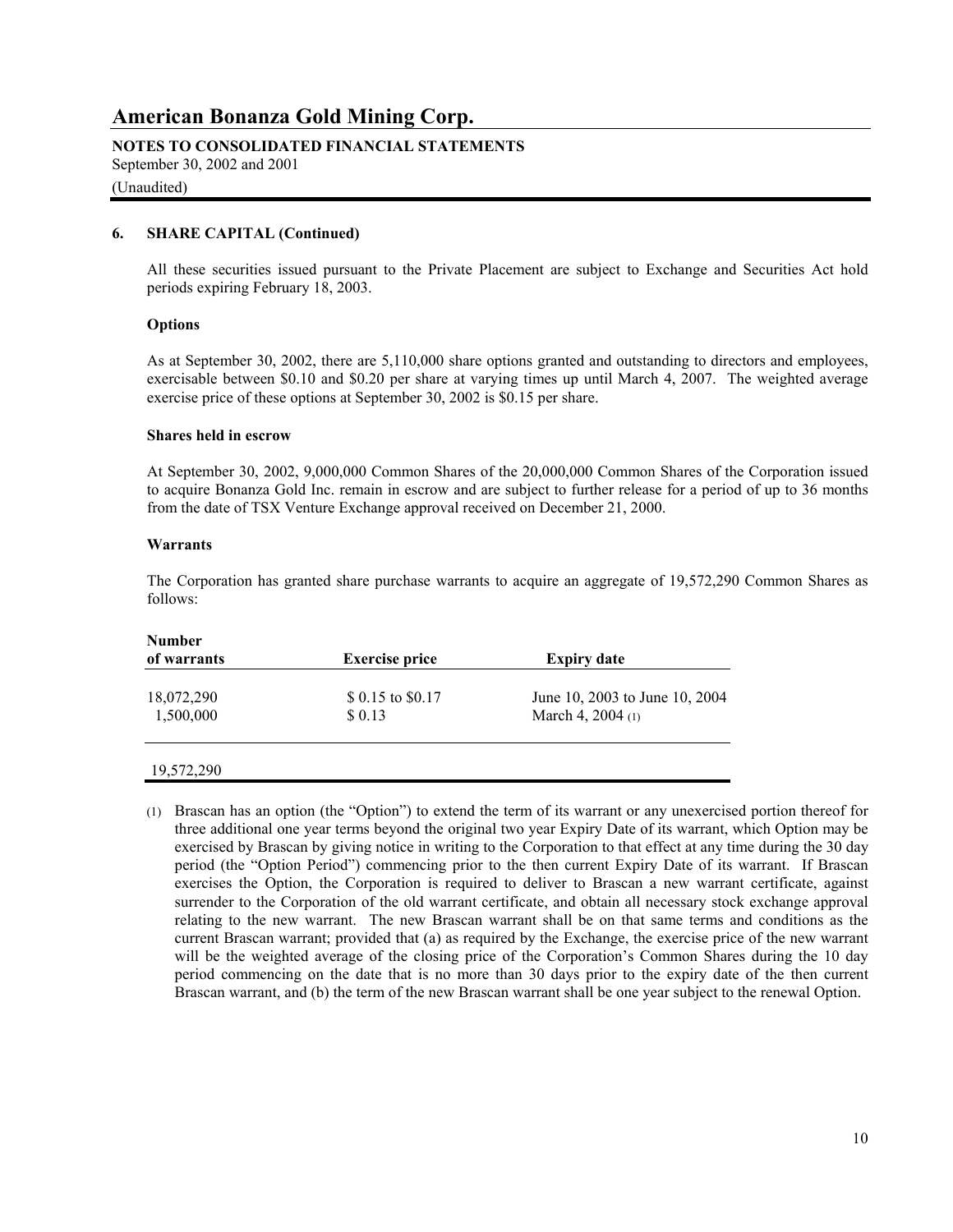**NOTES TO CONSOLIDATED FINANCIAL STATEMENTS** September 30, 2002 and 2001

## (Unaudited)

### **7. RELATED PARTY TRANSACTIONS**

During the nine month period ended September 30, 2002, directors and officers of the Corporation accrued compensation of \$46,260 for a total of \$167,760(December 31,2001-\$121,500) to reflect management and consulting services provided to the Corporation. These directors have agreed to defer payment of these amounts until the Corporation is able to raise additional capital to finance its further operations.

During the nine months ended September 30, 2002, directors of the Corporation loaned a further \$13,864 to the Corporation for total loans outstanding of \$271,890 at September 30, 2002 (December 31, 2001-\$258,026). These loans are unsecured, bear no interest and will be deferred until the Corporation is able to raise additional capital to finance its further operations.

Professional fees of \$54,288 were accrued to a director of the Corporation for services provided in the year ended December 31, 2000.

Administration fees of \$20,185 were accrued to a former officer for services provided to the Corporation in the year ended December 31, 2000.

### **8. GENERAL AND ADMINISTRATIVE EXPENSES**

|                                | September 30,<br>2002 | September 30, |
|--------------------------------|-----------------------|---------------|
|                                | (Unaudited)           | 2001          |
|                                | S                     | \$            |
| Management and consulting fees | 98,820                | 56,389        |
| Office and administration      | 16,334                | 30,749        |
| Public company expenses        | 21,150                | 34,321        |
|                                | 136,304               | 121,459       |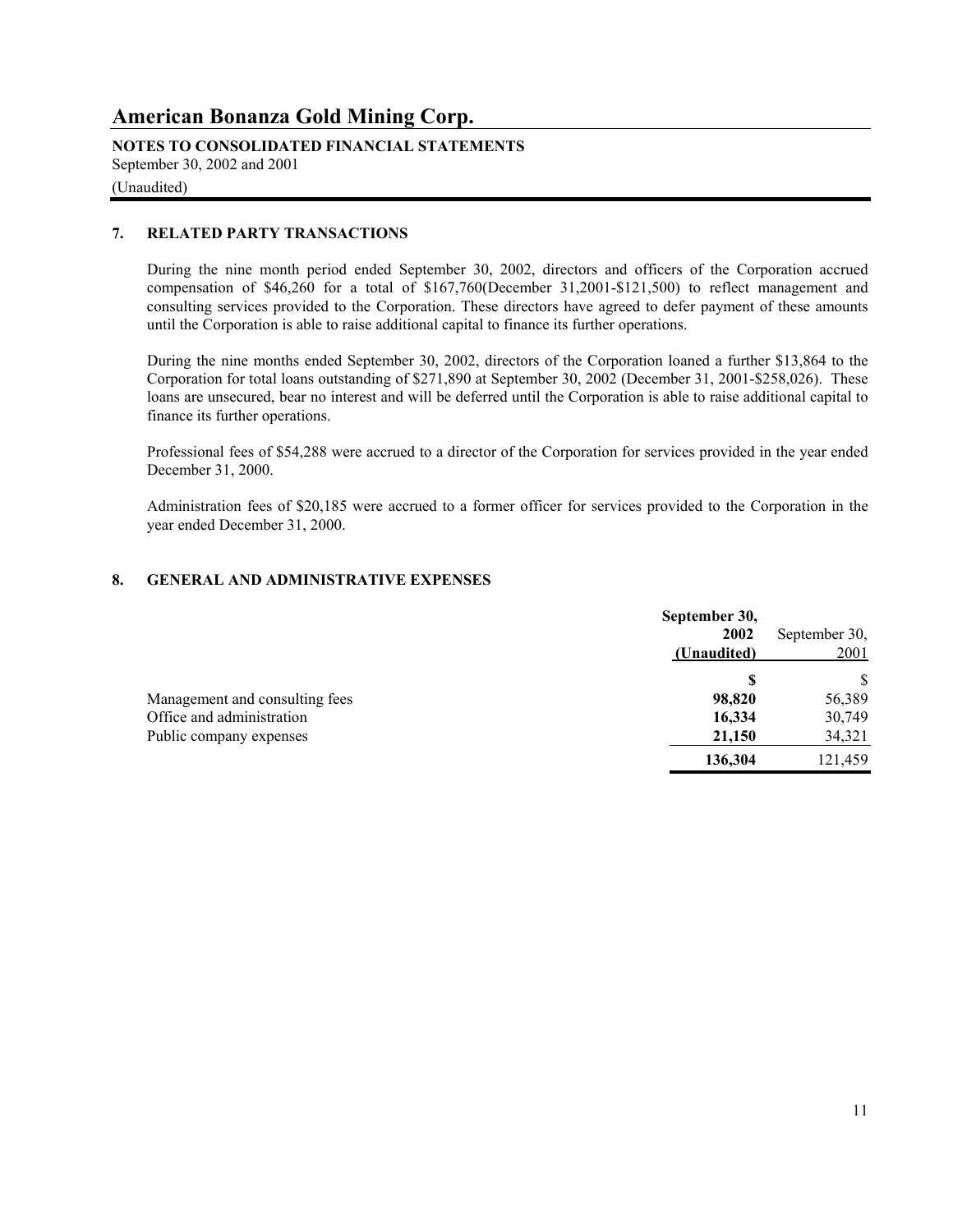# **Form 51-901F QUARTERLY REPORT Schedules "B & C"**

| <b>ISSUER DETAILS:</b>                                                                                                                                                                                                                               |                                                                               |  |  |
|------------------------------------------------------------------------------------------------------------------------------------------------------------------------------------------------------------------------------------------------------|-------------------------------------------------------------------------------|--|--|
| <b>Name of Issuer</b>                                                                                                                                                                                                                                | AMERICAN BONANZA GOLD MINING CORP.                                            |  |  |
| <b>Issuer's Address</b>                                                                                                                                                                                                                              | Suite 1606 - 675 West Hastings Street<br>Vancouver, British Columbia, V6B 1N2 |  |  |
| <b>Issuer Telephone Number</b>                                                                                                                                                                                                                       | $(604) 699 - 0023$                                                            |  |  |
| <b>Issuer's Web Site</b>                                                                                                                                                                                                                             | www.americanbonanza.com                                                       |  |  |
| <b>Contact Person</b>                                                                                                                                                                                                                                | Giulio T. Bonifacio                                                           |  |  |
| <b>Contact's Position</b>                                                                                                                                                                                                                            | Director, Executive Vice President & Chief Financial Officer                  |  |  |
| <b>Contact Telephone Number</b>                                                                                                                                                                                                                      | $(604) 699 - 0023$                                                            |  |  |
| <b>Contact E-mail</b>                                                                                                                                                                                                                                | gtbonifacio@boni.ca                                                           |  |  |
| <b>For Quarter Ended</b>                                                                                                                                                                                                                             | September 30, 2002                                                            |  |  |
| <b>Date of Report</b>                                                                                                                                                                                                                                | November 25, 2002                                                             |  |  |
| <b>CERTIFICATE</b><br>The schedules required to complete this Report are attached and the disclosure contained therein has been<br>approved by the Board of Directors. A copy of this Report will be provided to any shareholder who<br>requests it. |                                                                               |  |  |
| "Brian P. Kirwin"                                                                                                                                                                                                                                    | 2002/11/25                                                                    |  |  |
| <b>Name of Director</b>                                                                                                                                                                                                                              | <b>Date Signed</b>                                                            |  |  |
| "Giulio T. Bonifacio"                                                                                                                                                                                                                                | 2002/11/25                                                                    |  |  |
| <b>Name of Director</b>                                                                                                                                                                                                                              | <b>Date Signed</b>                                                            |  |  |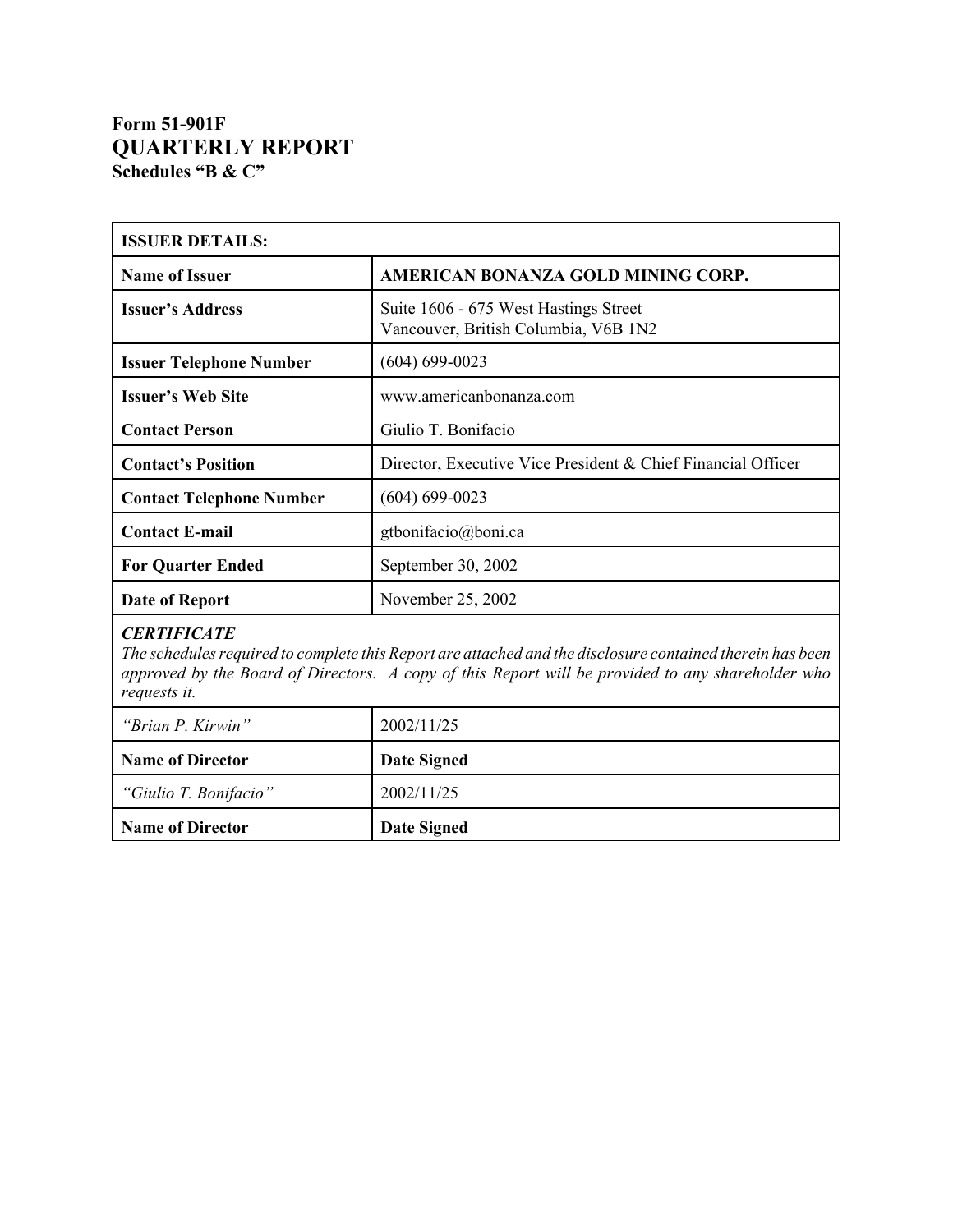#### **AMERICAN BONANZA GOLD MINING CORP.**

#### **1. ANALYSIS OF EXPENSES AND DEFERRED COSTS**

Summary of exploration expenditures on active properties:

|                                    | Copperstone<br>Project | Copperstone<br>D-Zone | <b>Nevada</b><br>Projects | <b>Total</b> |
|------------------------------------|------------------------|-----------------------|---------------------------|--------------|
| <b>Balance, December 31, 2001</b>  | \$2,482,067            | \$1,824,470           | \$1,790,476               | \$6,097,013  |
| Additions during the period        |                        |                       |                           |              |
| Land payments and royalty          | 45,149                 | 47,112                | 62,197                    | 154,458      |
| Site maintenance & camp            | 66,044                 |                       |                           | 66,044       |
| Capitalized interest               | 52,645                 |                       |                           | 52,645       |
| Acquisition of interest            | 1,613,382              | 541,788               | $\overline{\phantom{a}}$  | 2,155,170    |
| Expenditures of the period         | 1,777,220              | 588,900               | 62,197                    | 2,428,317    |
| <b>Balance, September 30, 2002</b> | \$4,259,287            | \$2,413,370           | \$1,852,673               | \$8,525,330  |

### **2. RELATED PARTY TRANSACTIONS**

- (a) During the nine months ended September 30, 2002, directors of the Corporation accrued compensation of \$46,260 for a total of \$167,760(December 31, 2001-\$121,500) to reflect management and consulting services provided to the Corporation. These directors have agreed to defer payment of these amounts until the Corporation is able to raise additional capital to finance its operations.
- (b) During the nine months ended September 30, 2002, various directors of the Corporation loaned a further \$13,864 to the Corporation for total loans outstanding of \$271,890 at September 30, 2002 (December 31, 2001-\$258,026). These loans are unsecured, bear no interest and will be deferred until the Corporation is able to raise additional capital to finance its operations.
- (c) Professional fees of \$54,288 were accrued to a director of the Corporation for services provided in the year ended December 31, 2000.
- (d) Administration fees of \$ 20,185 were accrued to a former officer for services provided to the Corporation in the year ended December 31, 2000.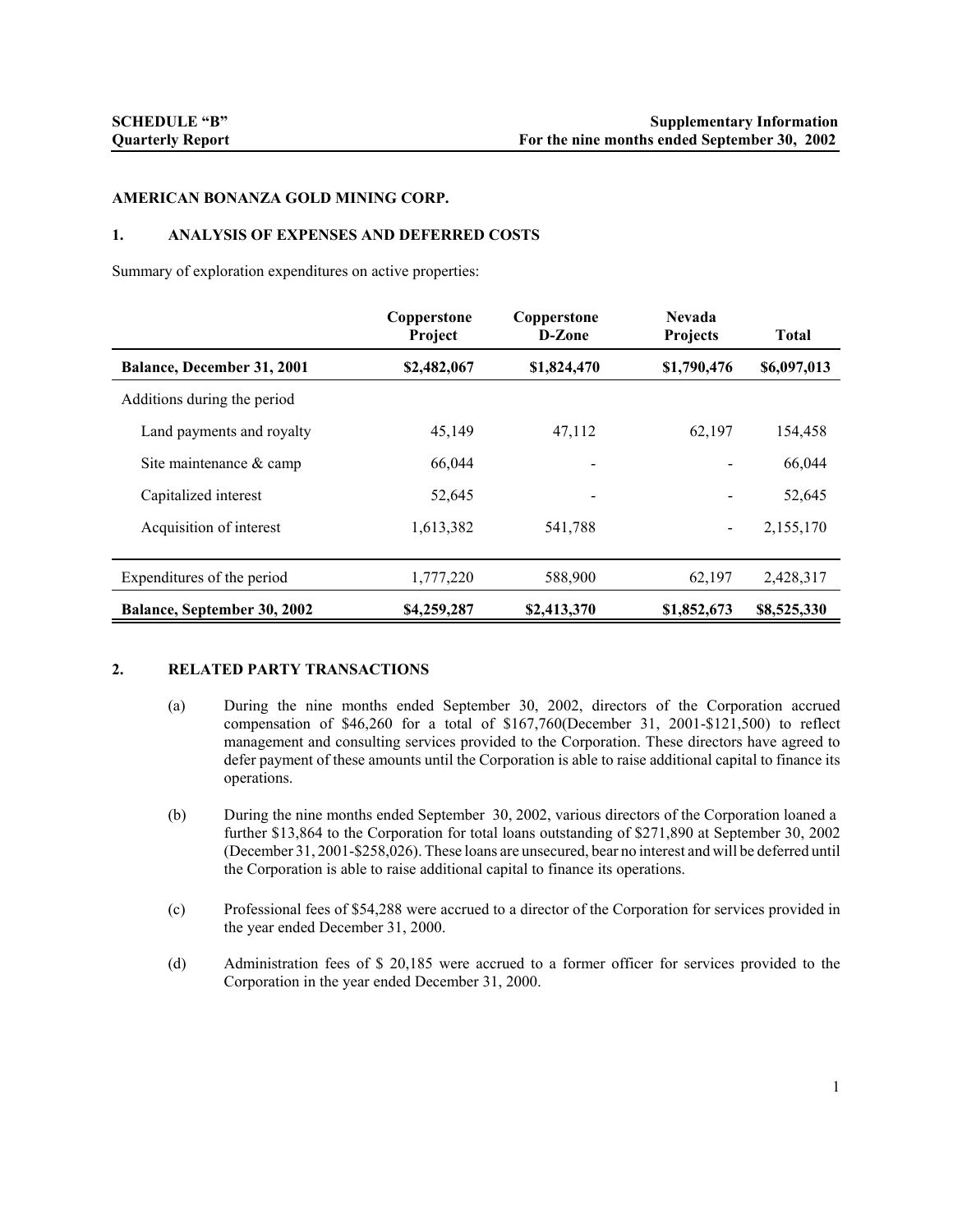#### **3. SUMMARY OF SECURITIES ISSUED AND OPTIONS GRANTED DURING THE QUARTER**

- (a) Securities Issued During the Quarter: Nil
- (b) Incentive Stock Option Granted During the Quarter**:** Nil

### **4. SUMMARY OF SECURITIES AS AT END OF REPORTING PERIOD**

#### **(a) Authorized Capital**

400,000,000 Class "A" common voting shares without par value 100,000,000 Class "B" preferred shares without par value

#### **(b) Number and Recorded Value for Shares Issued and Outstanding**

80,849,729 common shares at a recorded value of \$19,534,024.

#### **(c) Outstanding Options**

| Number of<br><b>Options</b> | Option<br><b>Exercise Price</b> | <b>Option Expiry</b><br>Date |
|-----------------------------|---------------------------------|------------------------------|
| 190,000                     | \$0.20                          | January 11, 2005             |
| 310,000                     | \$0.15                          | September 11, 2005           |
| 2,250,000                   | \$0.15                          | December 22, 2005            |
| 2,360,000                   | \$0.10                          | March 7, 2007                |
| 5,110,000                   |                                 |                              |

### **(d) Outstanding Warrants**

| Number of<br>Warrants | <b>Exercise Price</b><br>of Warrants | <b>Expiry Date of</b><br>Warrants |
|-----------------------|--------------------------------------|-----------------------------------|
| 1,500,000             | \$0.13                               | March 4, $2004(1)$                |
| 18,072,290            | \$0.15 to \$0.17                     | June 10, 2003 to June 10, 2004    |
| 19,572,290            |                                      |                                   |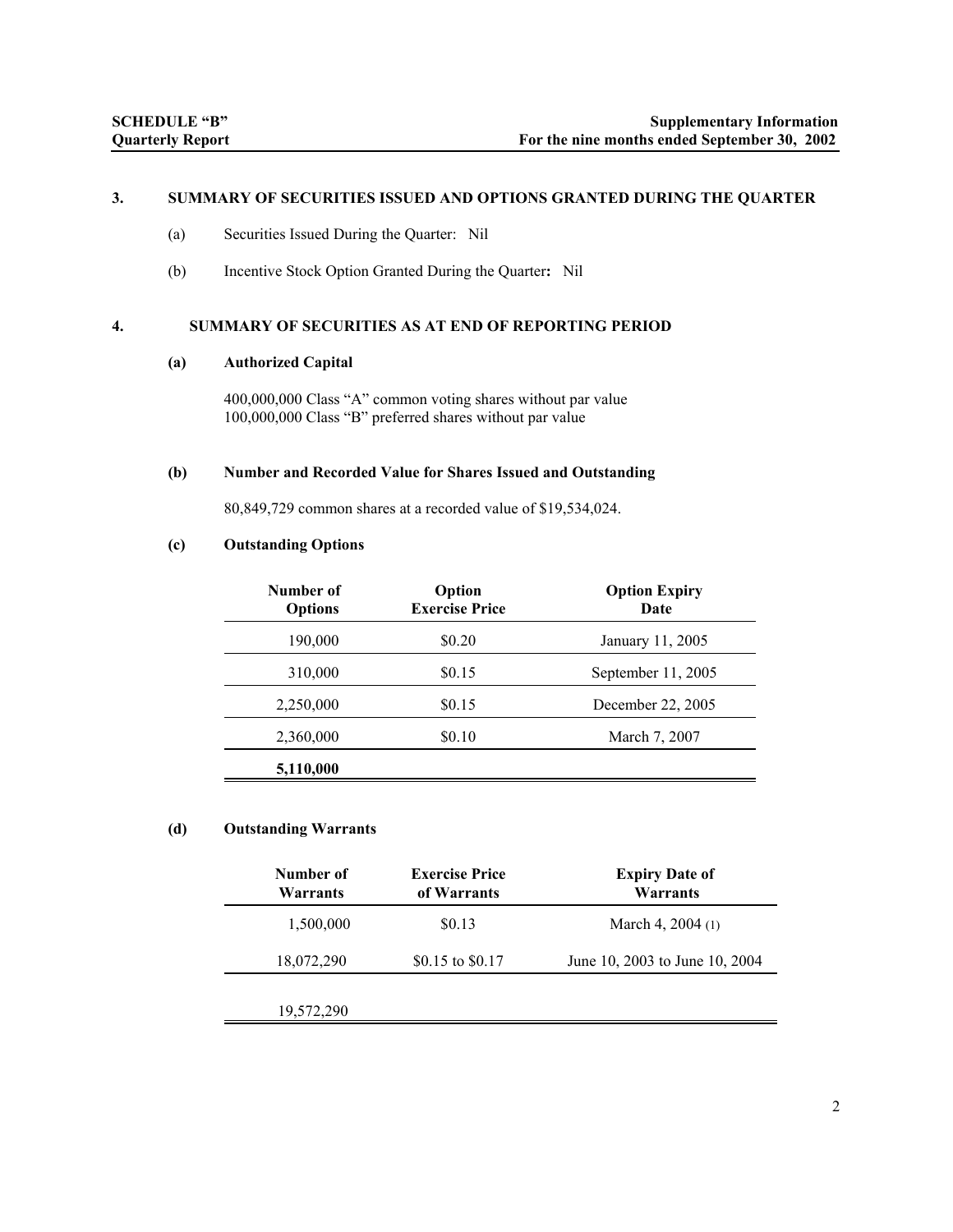(1) Brascan Financial Corporation has an option (the "Option") to extend the term of its warrants or any unexercised portion thereof for three additional one year terms beyond the original two year Expiry Date of its warrant, which Option may be exercised by Brascan by giving notice in writing to the Corporation to that effect at any time during the 30 day period (the "Option Period") commencing prior to the then current Expiry Date of its warrant. If Brascan exercises the Option, the Corporation is required to deliver to Brascan a new warrant certificate, against surrender to the Corporation of the old warrant certificate, and obtain all necessary stock exchange approval relating to the new warrant. The new Brascan warrant shall be on that same terms and conditions as the current Brascan warrant; provided that (a) as required by the Exchange, the exercise price of the new warrant will be the weighted average of the closing price of the Corporation's Common Shares during the 10 day period commencing on the date that is no more than 30 days prior to the expiry date of the then current Brascan warrant, and (b) the term of the new Brascan warrant shall be one year subject to the renewal Option.

#### **(e) Shares in Escrow or Pooling Agreements**

As at September 30, 2002, 9,000,000 Common Shares of the 20,000,000 Common Shares issued to acquire Bonanza Gold Inc. remain in escrow and are subject to further release for a period of up to 36 months from the date of TSX Venture Exchange approval received on December 21, 2000.

### **5. LIST OF DIRECTORS AND OFFICERS**

Brian P. Kirwin, Director, President & CEO *Reno, Nevada*

Ian W. Telfer, Director *West Vancouver, British Columbia* David C.Beling, Director *Safford, Arizona*

Giulio T. Bonifacio, Director, Executive Vice President & Chief Financial Officer *Vancouver, British Columbia*

Mr. Ronald K. Netolitzky resigned as a director of the Corporation on July 9, 2002. The directors and officers would like to acknowledge Mr. Netolitzky's dedication and guidance to the Corporation over the last several years. Mr. Netolitzky has made very significant contribution towards the growth of the Corporation.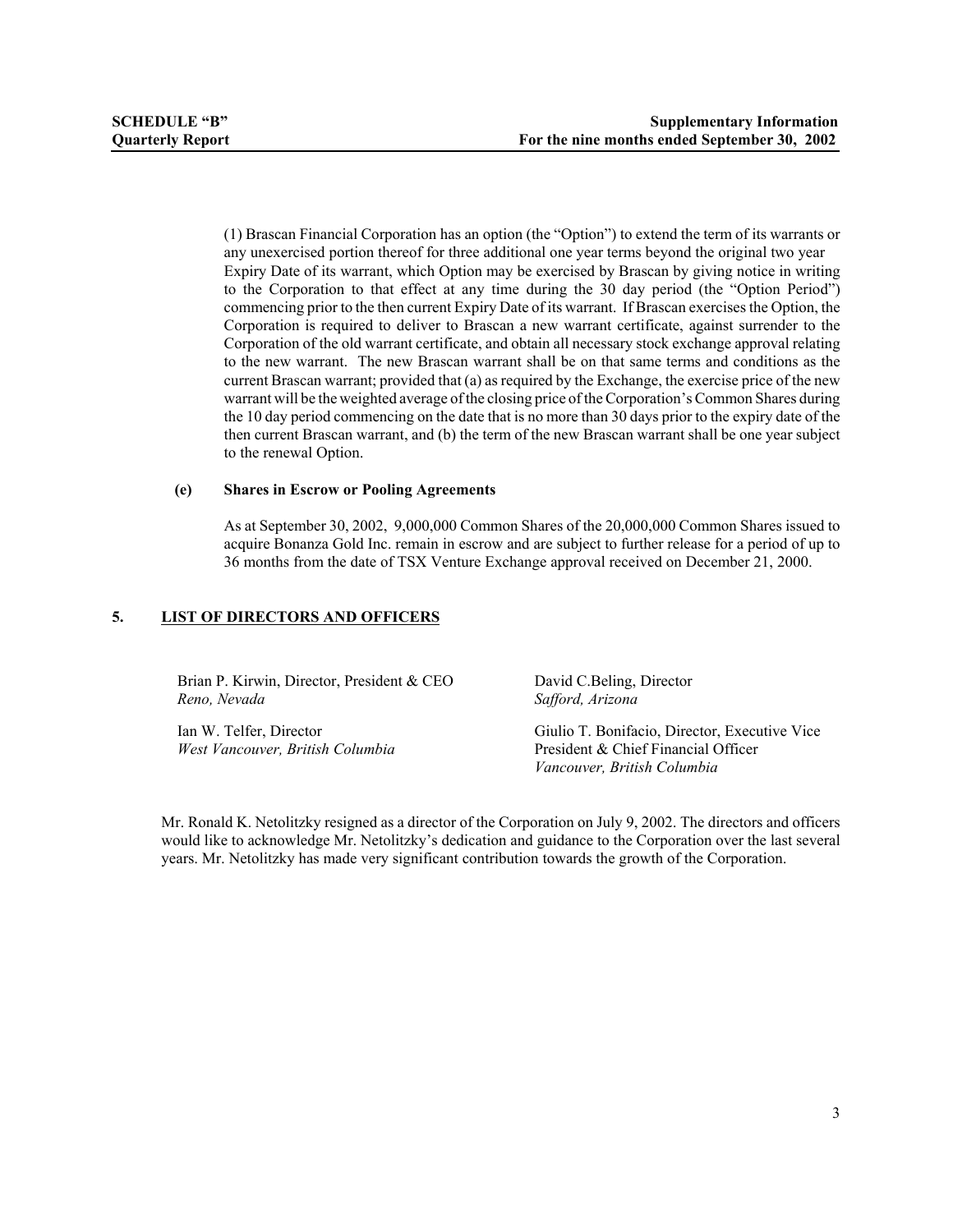#### **AMERICAN BONANZA GOLD MINING CORP.**

#### **1. DESCRIPTION OF BUSINESS**

American Bonanza Gold Mining Corp. (the "Corporation') and its subsidiaries are engaged in the acquisition, exploration and development of high-grade precious metal properties located in the Great Basin of Nevada and other areas of the American Southwest.

The Corporation's head office is located in Vancouver, BC, Canada. Exploration headquarters are located in Reno, Nevada, United States. The Corporation's common shares trade on the TSX Venture Exchange under the symbol "BZA". Additionally the Corporation's common share purchase warrants trade on the TSX Venture Exchange under the symbol "BZA.WT"

#### **2. DISCUSSION OF OPERATIONS AND FINANCIAL CONDITION**

#### **General Discussion**

For the nine months ended September 30, 2002, the Corporation had a net loss of \$316,732 compared with a net loss of \$892,510 for comparable period. General and administrative expenditures increased from \$121,459 to \$136,304 as a direct result of increased corporate activity which also contributed to \$45,435 of Business Development related expenditures. During the period the Corporation incurred \$114,367 of exploration related expenditures for purposes of project identification, data compilation and analysis .

As at September 30, 2002 the Corporation had a working capital deficit of \$1,296,194. Reference is made to the discussion below under "Liquidity and Solvency" and to Note 6 to the Corporation's Consolidated Financial Statements for the nine moths ended September 30, 2002 whereby the Corporation completed a private placement and shares for debt settlement agreements totaling \$1,925,000 and resulting in a positive working capital position of approximately \$610,000.

#### **(a) Deferred costs**

See Schedule A and Schedule B for this quarterly report for a summary of activity during the period.

#### **(b) Acquisition or abandonment of resources properties:**

During the period the Corporation acquired an additional 75% interest in the Copperstone project more fully described in Note 3 to the Corporation's Consolidated Financial Statements for the nine months ended September 30, 2002.

Additionally the Corporation acquired the 40% interest of the D-Zone Joint Venture not already owned as more fully described in Note 3 to the Corporation's Consolidated Financial Statements for the nine months ended September 30, 2002.

#### **(c) Acquisition or disposition of other capital assets:** Nil

#### **(d) Material write-off or write-down of assets:** Nil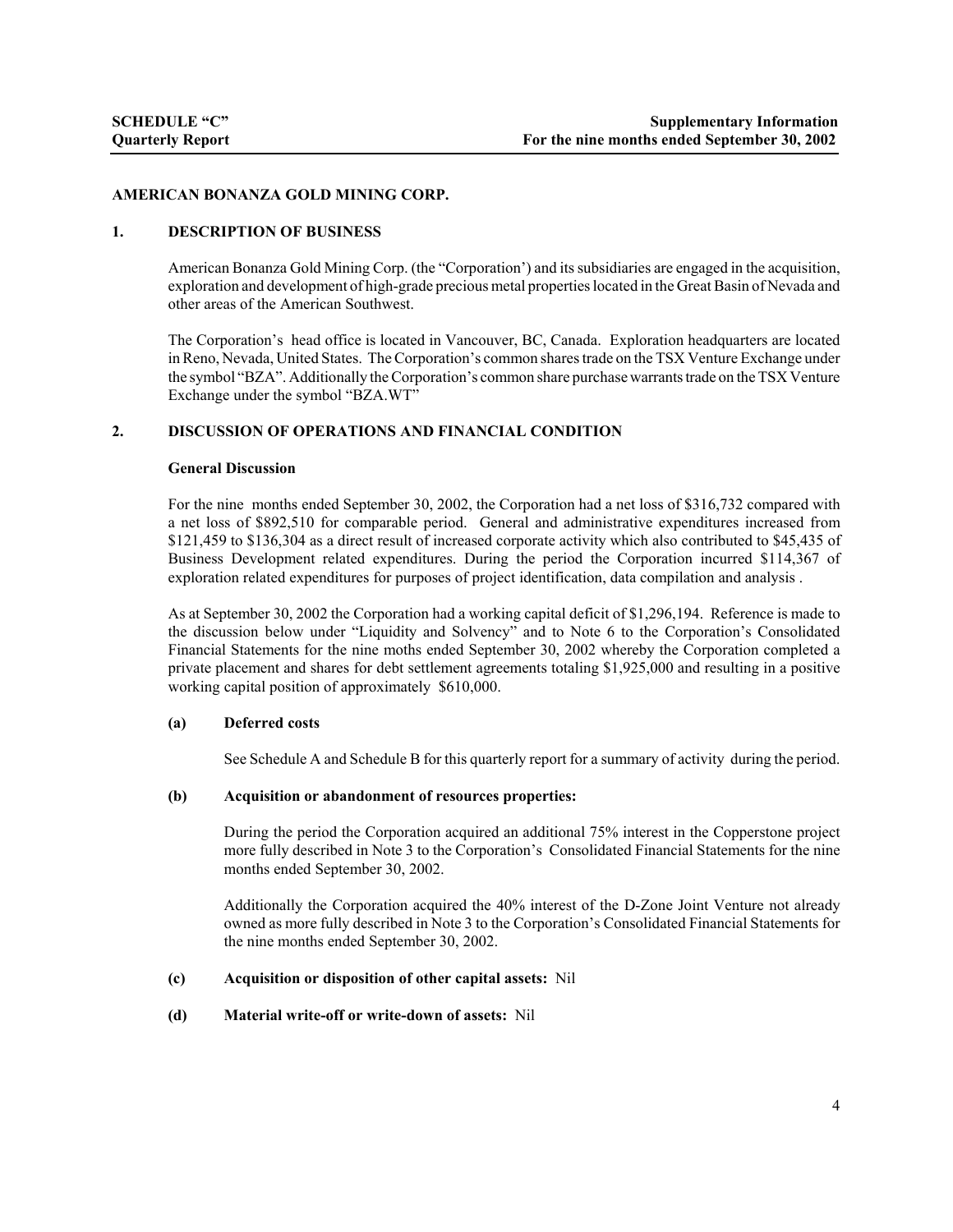#### **(e) Transactions with related parties:**

Details of material contracts are described in the Section entitled Material Contracts and Commitments.

During the nine month period ended September 30, 2002, the directors and officers accrued compensation of \$46,260 to reflect management and consulting services provided to the Corporation. These directors and officers have agreed to defer these amounts until the Corporation is able to raise additional capital.

#### **(f) Material contracts and commitments:**

The Corporation currently has no material contracts or commitments other than described in the Corporation's Consolidated Financial Statements for the nine month period ending September 30, 2002.

#### **(g) Material variances:** Nil

#### **(h) Investor relations arrangements:**

The Corporation does not have any investor relations contracts. The Directors and Officers of the Corporation are available to answer shareholder inquiries as required.

- **(i) Legal proceedings:** Nil
- **(j) Contingent liabilities:** Nil
- **(k) Default under debt or other contractual obligations:** Nil
- **(l) Breach of laws:** Nil
- **(m) Regulatory approval requirements:** Nil
- **(n) Management changes:** None
- **(o) Special resolutions passed by shareholders:** Nil

#### **3. SUBSEQUENT EVENTS**

Reference is made to Notes 6 of the Corporation's Consolidated Financial Statements for the nine moths ended September 30, 2002.

### **4. FINANCINGS, PRINCIPAL PURPOSES AND MILESTONES**

As more fully described in Note 6 to the Corporation's Consolidated Financial Statements for the nine moths ended September 30, 2002 the Corporation completed, on June 10, 2002, a public offering for gross proceeds totaling \$2,000,000. Additionally on October 18, 2002 the Corporation completed a private placement and shares for debt settlement totaling \$1,925,000.